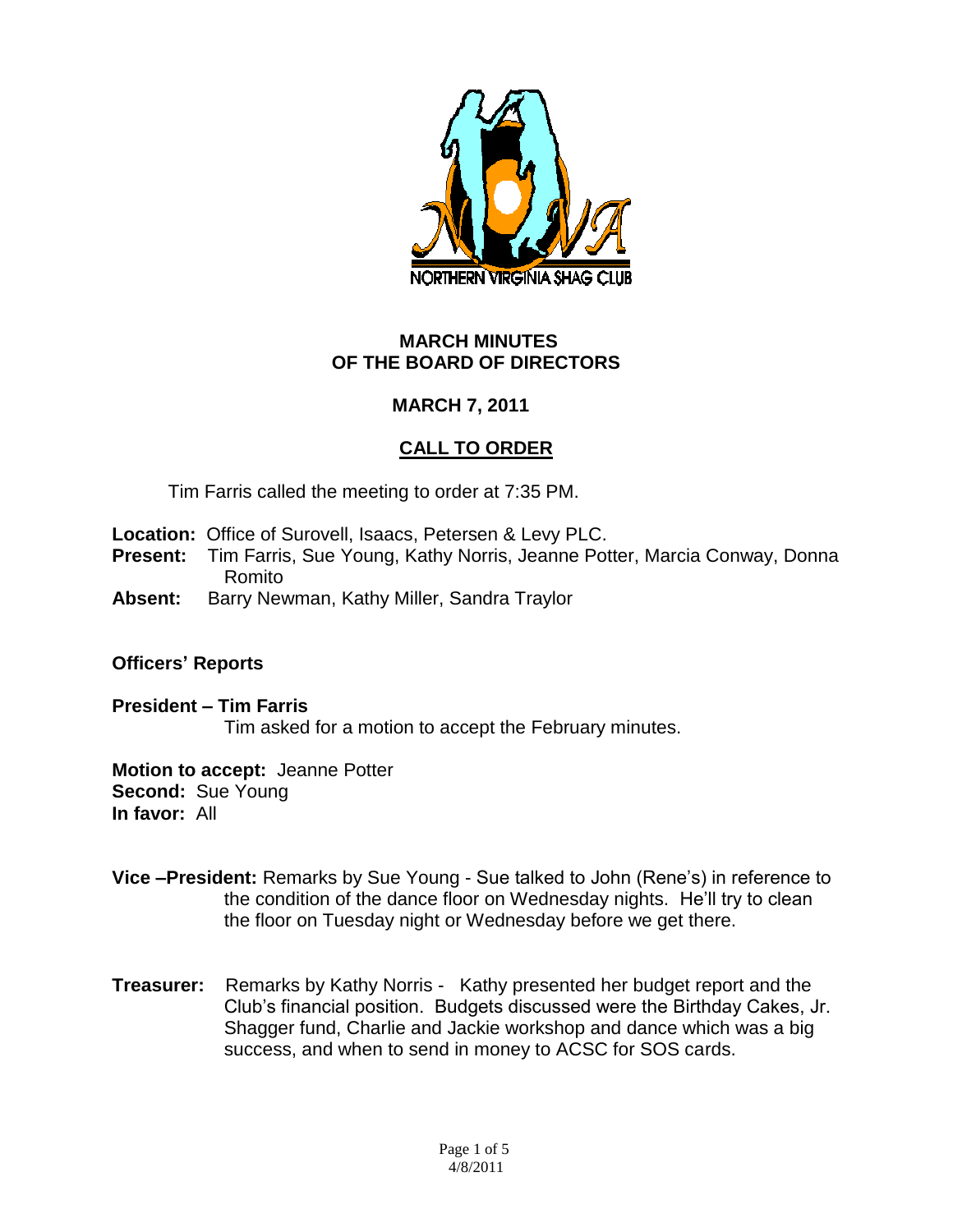**Motion to accept:** Donna Romito **Second:** Marcia Conway **In favor:** All

.

# **COMMITTEE REPORTS**

**Dance Committee:** Vaughn Royal, Liaison – Tim Farris – The Dance Committee currently has 29 members. Cathy Metcalf continues to perform the task of scheduling six instructors/week for our three weekly lessons. The 14<sup>th</sup> annual Charlie and Jackie workshops and dance were held on Feb.  $19<sup>th</sup>$  and was a huge success. Many thanks to David and Jerry Rodgers who provided their hospitality. On March 30, Cathy and Vaughn will teach one or two of the steps from the recent Charlie and Jackie workshops. Bev Larson has come forward and offered to teach an Irish Cha Cha line dance lesson on March 16<sup>th</sup>. The Board all agreed this was a good idea and will tie it in with a theme for St. Patrick's Day at Rene's.

**Social Committee:** David and Nancy Guilliams, Sandra Traylor, Sam Wray, Barbara Jones, Paul & Sue Young, and Jeanne Potter – Tim thanked the committee for a wonderful job at the Charlie and Jackie workshops and dance at Ft. Myer.

**Charity & Fundraising:** Kathy Miller & Nancy Cox Co-Chairs – Kathy was absent but Marcia Conway talked about the 50/50 as being a really good fundraiser for the club and we should also focus on getting new members.

**Public Relations:** Barry Newman- Barry was absent for this meeting.

**Communications: Newsletter –** Liz Kestler, **Hello Shagger** – Valerie Swiger – Marcia stated that she answers all members' questions and inquiries from the Newsletter and Hello Shagger.

**Membership:** Valerie Swiger, Liaison – Marcia Conway – The Board asked Kathy Norris, Treasurer, to let us know each month at the meeting how many members have dropped out.

**2011 Capital Mini Shag Classic:** Sue Young and Marcia Conway, Co-Chairs – Sue has received the final contract from the hotel. The one-day classic this year will be a Paris theme (A Night in Paris). The cost will be \$55 (members) and \$60 (nonmembers) for the all day event which will include a hospitality suite, a 1-hour workshop by pros, dinner, and dance until midnight.

**Music:** Fran Mong, Chair, Liaison – Marcia Conway – Marcia reported that Dennis Gehley will be the DJ for the Shag-a-Thon this year which will be held at the Springfield Mall on March 19<sup>th</sup>.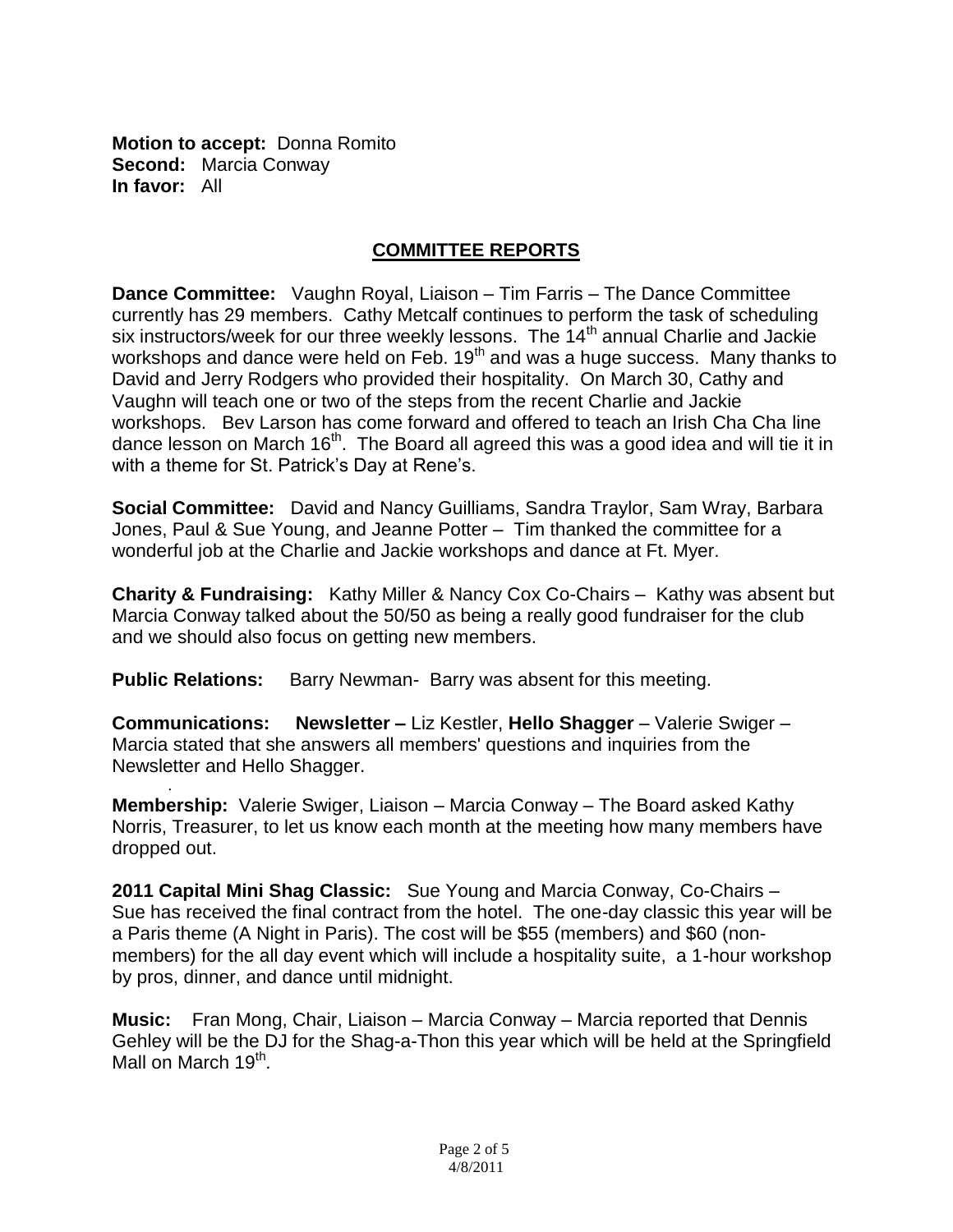**Web Site:** John Romito, Liaison – Marcia Conway – Marcia reported that John Romito sent the 10 rotating pictures last week. The new pictures should be displayed soon.

## **Sunshine Committee –** Mary Ann Lesnick

### **OLD BUSINESS**

### **Fall Social Event discussion (Fall Festival tie in, Band of Oz, All Swing Event)**

Jeanne Potter has not heard back from the Chairman of the Fairfax Fall Festival about the Band of Oz playing for the festival on Columbus Day weekend. We talked about a group from the Dance Committee performing a shag demo dance for advertisement for the club.

The All Swing Event was discussed. It will be held on Nov. 17-20 at the Hyatt in Reston. There will be pros performing to represent Shag, West Coast Swing, and Lindy Hop. There will also be workshops. Dave Moldover, Dance Jam Productions, Inc. is coordinating the event and will be in touch with Sue Young to bring us up to date at the next meeting.

### **NEW BUSINESS**

**ACSC Winter Workshop Report** – Tim Farris and Marcia Conway attended. It was held on February 25-27, 2011, in Columbia, SC. The next meeting will be in Augusta, GA. The number of Spring SOS cards sold so far is 13,880. The Shag Clubs have sold 4,657. There were five icon awards given to recipients out of a total of 15 nominations. Marcia Conway was nominated from our club and she said it was a great honor for her to have been nominated.

**Refund Policy of NVSC for advance payments** – After a long discussion, the Board decided that the Classic will not be affected by this. As in the past, there will be no refunds for the Classic after the designated deadline. However, in conjunction with other events, Tim proposed we table the matter and come back with the proper wording. Kathy Norris volunteered to do this.

**Capital Classic, request from Dance Committee Chair to have professional dance instruction** – Tim will talk to Vaughn to see if we can get Heather and Craig Jennings to do a 1-hour workshop and perhaps a dance demo in the evening.

**Select the dates for the Sunday Socials at Fast Eddie's** – Dates selected by the Board at the meeting so far are:

April 3, May 1, June 5, July (skip), August 7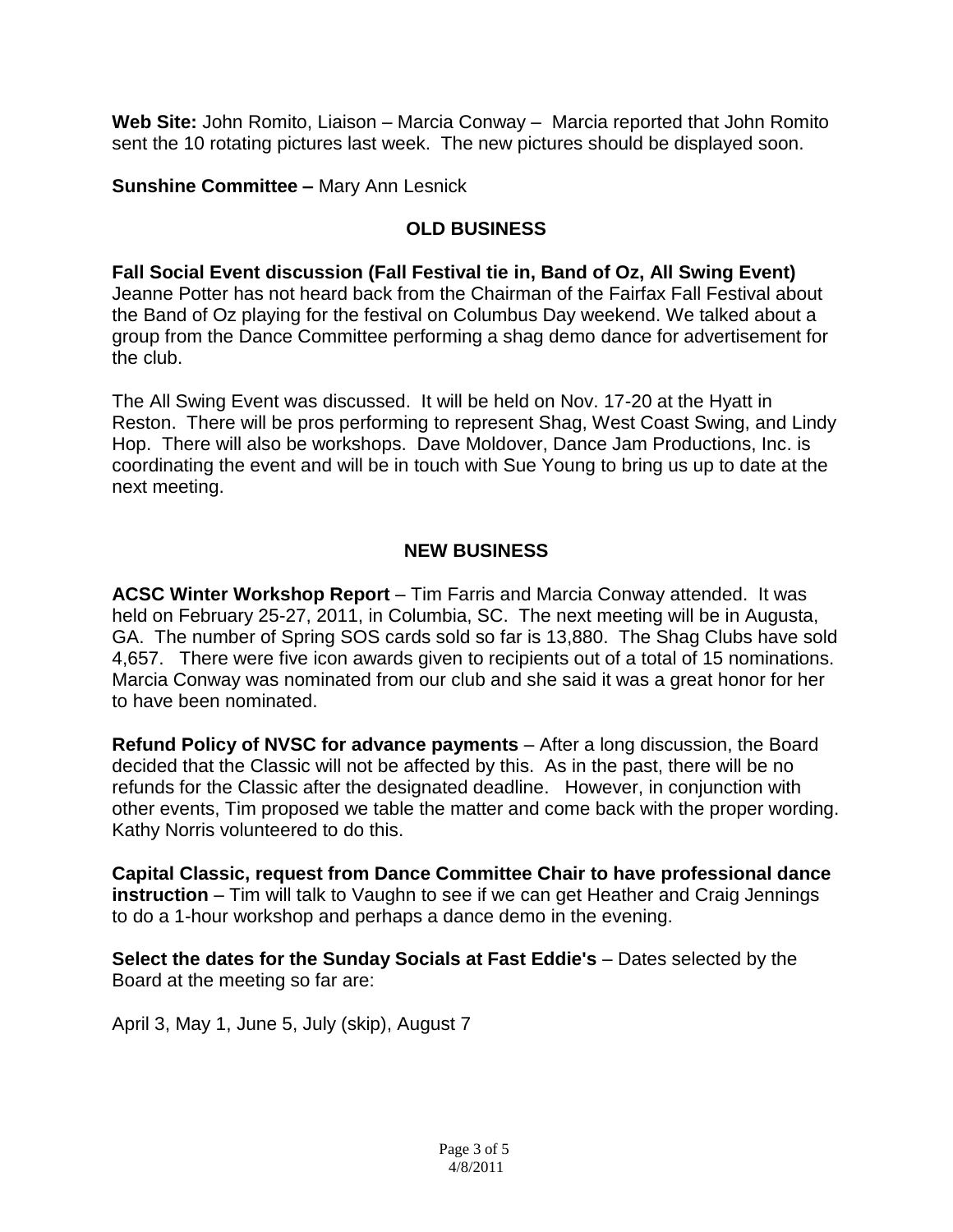**Jackie and Charlie back for a workshop/dance in 2012 –** The Board voted to have Jackie and Charlie back in 2012. Tim will talk to David Rodgers about the date.

**Motion to accept:** Marcia Conway **Second:** Kathy Norris **In favor:** All

**Amount of money for the free pour/party at Fat Harold's during Spring SOS on Monday, April 11** – The Board agreed on \$350.

**Amount of money for the Virginia Clubs gathering event on April 15 -** The Board agreed on \$200.

**Amount of money for members not going to Spring SOS to get a free drink on Wednesday, April 13** – The Board agreed on one free drink per member (this is for rail drinks, wine, beer, and soda).

**Motion to accept:** Marcia Conway **Second:** Jeanne Potter **In favor:** All

**Ad in Carefree Time for mini-Classic** – The date has now passed.

**Date and place for the annual picnic** – A discussion was held and a suggestion for the picnic to be held in a closer location for everyone was brought to our attention. Clifton, VA, was one location where there is a winery also. Jeanne Potter offered to talk to Jeff Kincheloe as he knows the owner.

**Implementation of Starter packet for new NVSC members** – Tim talked to Eddie O'Reilly who initiated a packet for his students. Tim will pull a packet together. Jeanne Potter suggested these be used as hand outs at the Shag-a-Thon and the Fairfax Fall Festival.

**Fun events nights at Rene's** – A suggestion was made to Tim by a member of the club to have theme nights at Rene's (50's dress, Hawaiian, etc.). Our first one will be on March 16<sup>th</sup> for St. Patrick's Day. Tim will write an article for the Hello Shagger so we can all wear green. Marcia will be in charge of an Easter theme for April 20<sup>th</sup>.

**Purchase of Adobe software to manipulate PDF files for placing on web site** – Discussion was held and the Board all agreed this would be very useful.

**Motion to accept:** Kathy Norris **Second:** Sue Young **In favor:** All